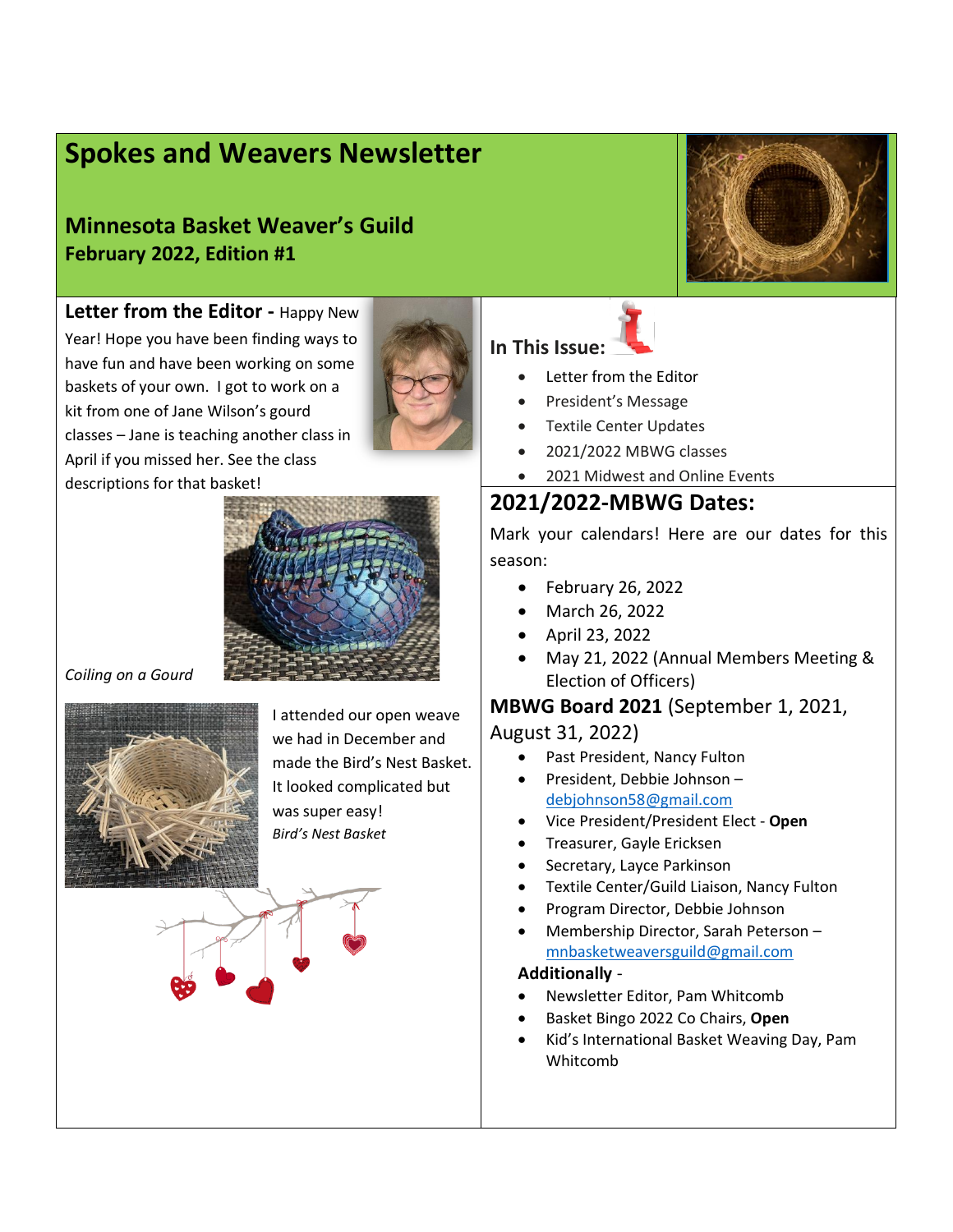### **Presidents Message by Debbie Johnson**



We hope this newsletter finds you well and safe. I find even a cold MN winter day can be brightened with some sunshine…particularly when it is being observed from the inside out! Wait, the dog needs to go for a walk! I digress…

In person guild meetings continue to be on-hold at Textile Center. The Board continues to be ready for a pivot to in-person guild meetings, but for the time being, we are not holding our breath. This has indeed been and continues to be a long haul.

We are grateful for your member support, and we are grateful to Nancy Fulton, for graciously sharing her zoom account with our guild for Board meetings and our classes. Thank you, Nancy! Basket making is not necessarily the best fit for virtual classes, yet we seemed to have learned to work with new ways of satisfying our creative juices!

Please also keep in mind that as a member of this Guild, you have library privileges at Textile Center! Did you know that Layce Parkinson, our Guild secretary was an original librarian for Textile Center?? Yeh Layce! You can go onto the Textile Center site and explore the basketry books and patterns in the collection. Here is the link: https://textilecentermn.org/textile-center-library/.

Anytime you have a recommendation, a class suggestion, a guild concern, please feel free to communicate with me or any Board member! If we don't know, we can't do anything about it.

\*Please also take note that we have a guild Gmail address: mnbasketweaversguild@gmail.com. We are looking at making more use of this address for communications, email blasts and newsletter distribution. You may need to adjust your email preferences, so our emails don't get bumped into your spam folder!

Be well & stay safe. Kindest regards



#### **Textile Center News -**

Regular Hours – 11am-3pm, Tuesday through Saturday, for the retail shop, library, and exhibitions.

All January in person classes have been cancelled or postponed due to an abundance of caution with the Covid 19 Omicron variant. Online classes are still taking place.

Stay tuned for updates for future classes.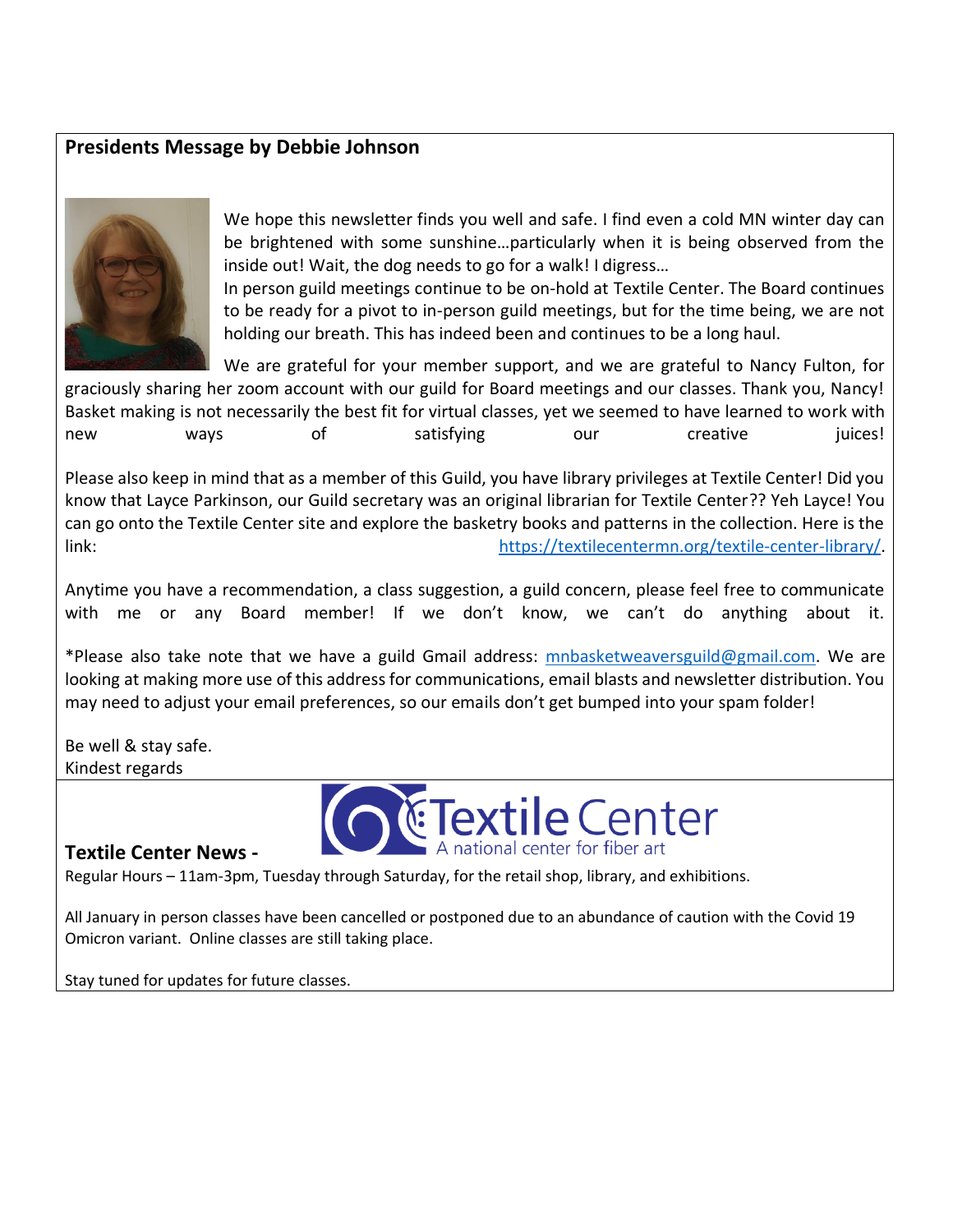### Minnesota Basket Weaver's Guild Upcoming Classes – 2021-2022

#### **February 26 – Open Weave and Weaving Solutions/Meet Up and Greet via Zoom, 10am-12 noon**

Join us via zoom - Bring a project to show and tell; do you have a weaving problem you need help with maybe we can help you out! Come and weave with us, or just hang out for a visit! We will be on zoom from 10:00 AM - Noon. Come when you can/ leave when you must...*but to get the zoom invite, you need to register!* Please email Debbie at: debjohnson58@gmail.com. Registration deadline is Monday February 21.

## **March 26th - Waves on Cedar (Zoom), Polly Adams Sutton, 10:30am-5:30 pm, \$75 plus materials**



Polly's work has been displayed in galleries and museums in 22 States. Her work was chosen for the cover illustration of "500 Baskets: A Celebration of the Basket Maker's Art" 2006. Most recently, her work was part of the traveling show "Rooted, Revived, Reinvented: Basketry in America", sponsored by the National Basketry Organization.

Using hand harvested cedar bark for the spokes, this sculptural basket uses basic twining to undulate the cedar with the placement of the wire. The base of this project is a 2/2 twill, which students will want to complete prior to the day of class. Please advise the Registrar if you need any assistance constructing the

base. The finish is an easy lashed boarder of yellow cedar bark. \*Some folks are allergic to the yellow cedar bark. Substituting with cane can be used for the boarder. Finished size is approximately 6" x 3".

Registration is limited to 10 people. Registrations will be accepted in the order they are received via mail. The zoom invitation will be sent the week of class.

**Members\***: Instructor fee of \$75.00, plus material fee \$90.00 (includes shipping) totaling \$165.00. Check to payable to 'Polly Adams Sutton' and must be included with your registration. Checks will not be cashed prior to the class.

\*Member reciprocity is being given to members of the Headwaters Basket Makers Guild (Bemidji, MN) and the North Shore Basket Guild (Duluth, MN).

**Non-Members Fee**: Please also include your check in the amount of \$25.00, payable to MBWG, with your registration.

**Registration Deadline: March 4, 2022** (registrations must be received). Registration form is being emailed along with this newsletter.

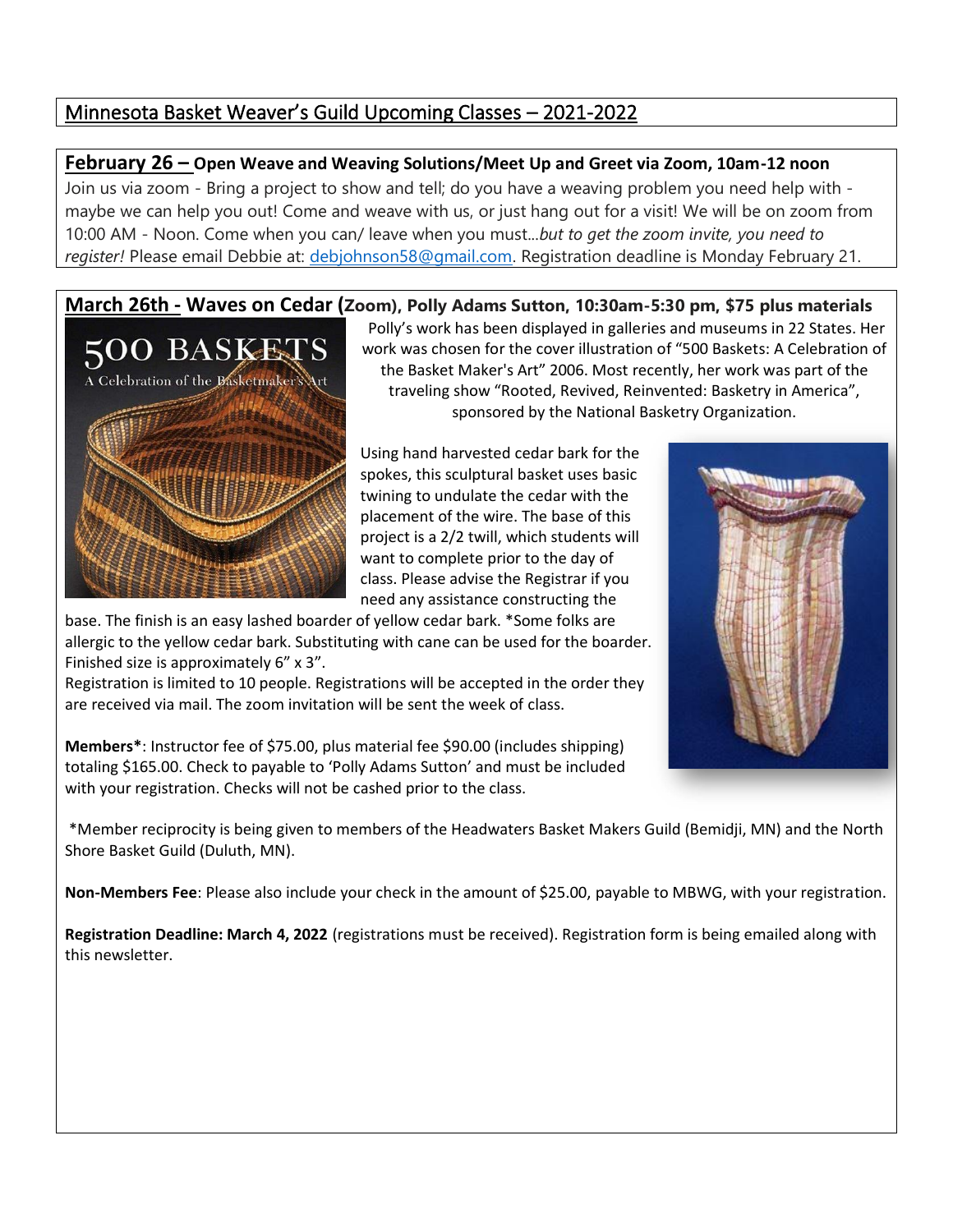### **April 23rd - Pine Needle Coiling and Walnut Slices on a Gourd (Zoom), Jane Wilson, 9:30am-4pm, \$80.**



Please join us as Jane Wilson returns to teach more techniques, coiling on gourds! Learn how to coil using pine needles on a ready-to weave gourd! You will also learn how to open the weaving and incorporate walnut slices as an embellishment.

Your kit will include - Step-by-step color photo instructions, pre-ink stained 5"- 6" ready-to-weave gourd, drill bit, tiger tape, artificial sinew, pine needles and pre-cut walnut shell slices. The gourd coloration will be a variant of purple, green and blue. Each gourd will have its own uniqueness. Students will have a choice of blue, green, purple or natural for the thread color.

Registration is limited to 12 people. Registrations will be accepted in the order they are received via mail. The zoom invitation will be sent the week of class.

**Member Registration fee\***: Instructor/material fee, check or money order in the amount of \$80.00 payable to Jane Wilson and must be included with your registration. Checks will not be cashed prior to the class. \*Member reciprocity is being given to members of the Headwaters Basket Makers Guild (Bemidji, MN) and the North Shore Basket Guild (Duluth, MN).

**Non-Members Fee:** If you are not a MBWG, NSBG, or HBMG member, you must pay a non-member fee, by way of a separate check in the amount of \$25.00, payable to MBWG, with your registration.

**Registration Deadline: March 28, 2022** (registrations must be received by this date). Registration form is being mailed along with this newsletter.

**May 21 – Annual Members Meeting and Election of Officers,** more information to come **June 11 – Family Basket Weaving Day,** more information to come